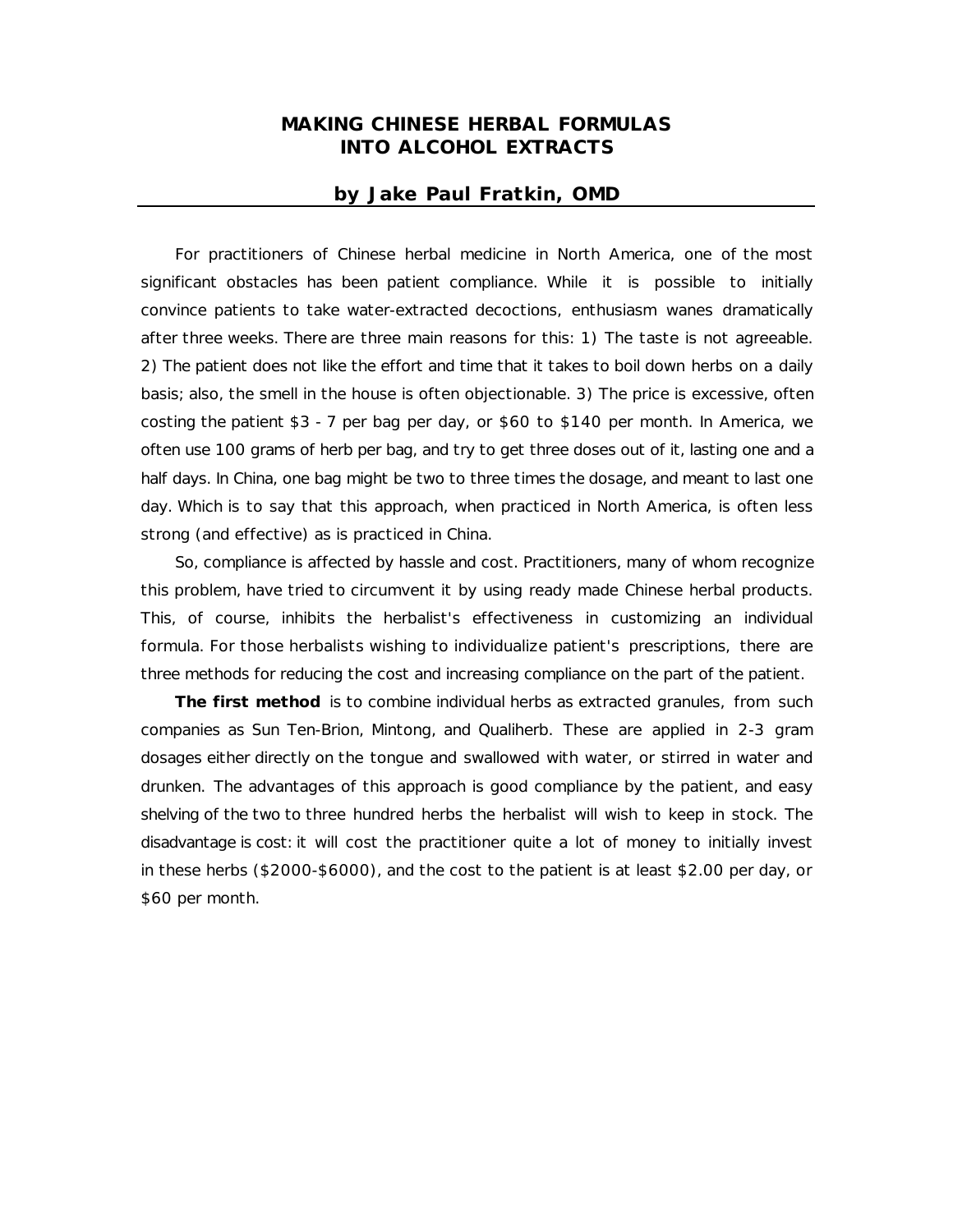**The second method** was recommended to me by my original teacher, Dr. Guo, Zhen-gang, who practices in Chicago. This method requires the herbalist to carry in stock all of his herbs in the raw form. A prescription is made, using between 6 and 9 grams for the daily dose. The herbal prescription is reduced to a fine powder by electrical grinder. The powder is given to the patient, who is instructed to take one large teaspoon (about 3 grams), add one cup of boiling water, cover and wait ten minutes, then strain. Two to three doses are taken per day. Dr. Guo believes this method to be as effective as decocting herbs (most of whose medicinal value goes up in steamy smoke). Patient compliance is good, because there is no real effort in preparing the decoction, but there is still the issue of tasting and drinking a cup of Chinese herbs. Cost is very effective to the patient, where the herbalist can charge less that a dollar for a daily dose, or \$30 for a month's supply.

A variation on this theme is to have the herbalist or the patient put the powdered herbs into capsules. A patient would need to take six to nine capsules, twice a day. There are now convenient capsule makers (available from TCM, Spring Wind, and Frontier Herbs, among other sources) for the herbalist or the patient. I should point out, from a practitioner's point of view, that it takes about 20 minutes to make one hundred capsules, and one should give some thought to this use of one's time.

**The third method** involves making a customized herbal formula into an alcoholextracted tincture. This is the method I use, and the one I would like to talk about in detail. The advantages of an alcohol-extracted tincture include the following: 1) the herbalist retains the ability to customized the formula. 2) The herbalist continues to work with raw herbs, and thereby can gauge the quality of the herb, and also keep his/her hands in raw herbs (which I think appeals to all Chinese herbalists). 3) Compliance by the patient is excellent. The patient takes four squirts with one inch of boiling water, waits ten minutes, and drinks, doing this two times per day. In many cases, the patient can even take it without using boiling water. 4) The cost to the patient is about \$1.40 per day (\$42 per month) at the recommended dosage. Of course, for children, it is less.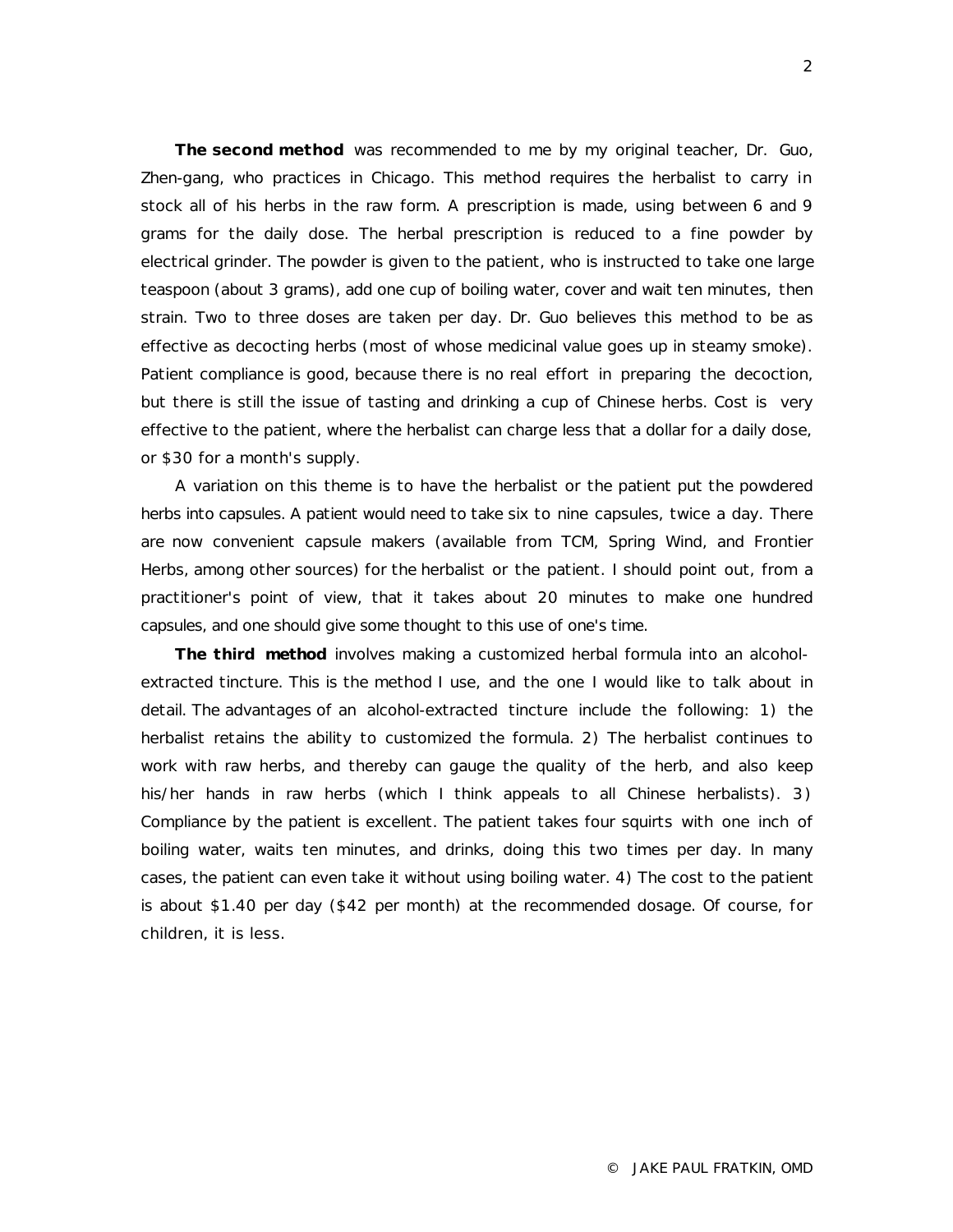I have been using this method since 1988 (6 years), and I truly believe that the efficacy is as strong as water decoction. I have seen ovarian cysts reduced within four weeks, and successful results for a wide variety of complaints including *yin* deficiency cough, phlegm-damp cough, dysmenorrhea, intestinal inflammation, asthma, traumatic bone injury, etc., etc. Initially, I encountered resistance to this idea from traditional practitioners, mainly because it was new and unproved. The main valid concern was that the energetic aspects of the Chinese materia medica were described based on water extraction, and that alcohol extraction might distort or change the energetic properties of the herbs. This may be so, but in my experience (six years of prescribing traditional water extracted decoction, followed by six years of giving alcohol/water extracted tinctures), I believe that the effects are very much the same. Bear in mind that the method I describe below is based on a very strong herb to alcohol ratio (3-4 x as strong as many commercially available alcohol extracted herbal tinctures). Also, the liquid solution is not just alcohol: fifty percent is alcohol and fifty percent is water, allowing for the necessary polysaccharide extraction which is best done in water.

A water extraction requires a minimum of 100 grams for a day and half's dosage. By comparison, I use 100 grams of herbs for a 4 oz solution, which will last 21 days. The minimizing of stocking and buying herbs should be appreciated. The alcohol-water extraction, working from powdered herbs, is therefore thirteen times more efficient than water extraction of bulk, unpowdered herbs.

Although initially derided by herbalists, I am now receiving many requests asking about this method, not only from long established American practitioners, but also from Chinese herbalists living in this country. Their motivation is consistent: how can one provide individualized Chinese herbal formulas that are inexpensive, that the patient will take over a long period of time, and that are as effective as water decoctions? In response to these requests, I am detailing the steps here.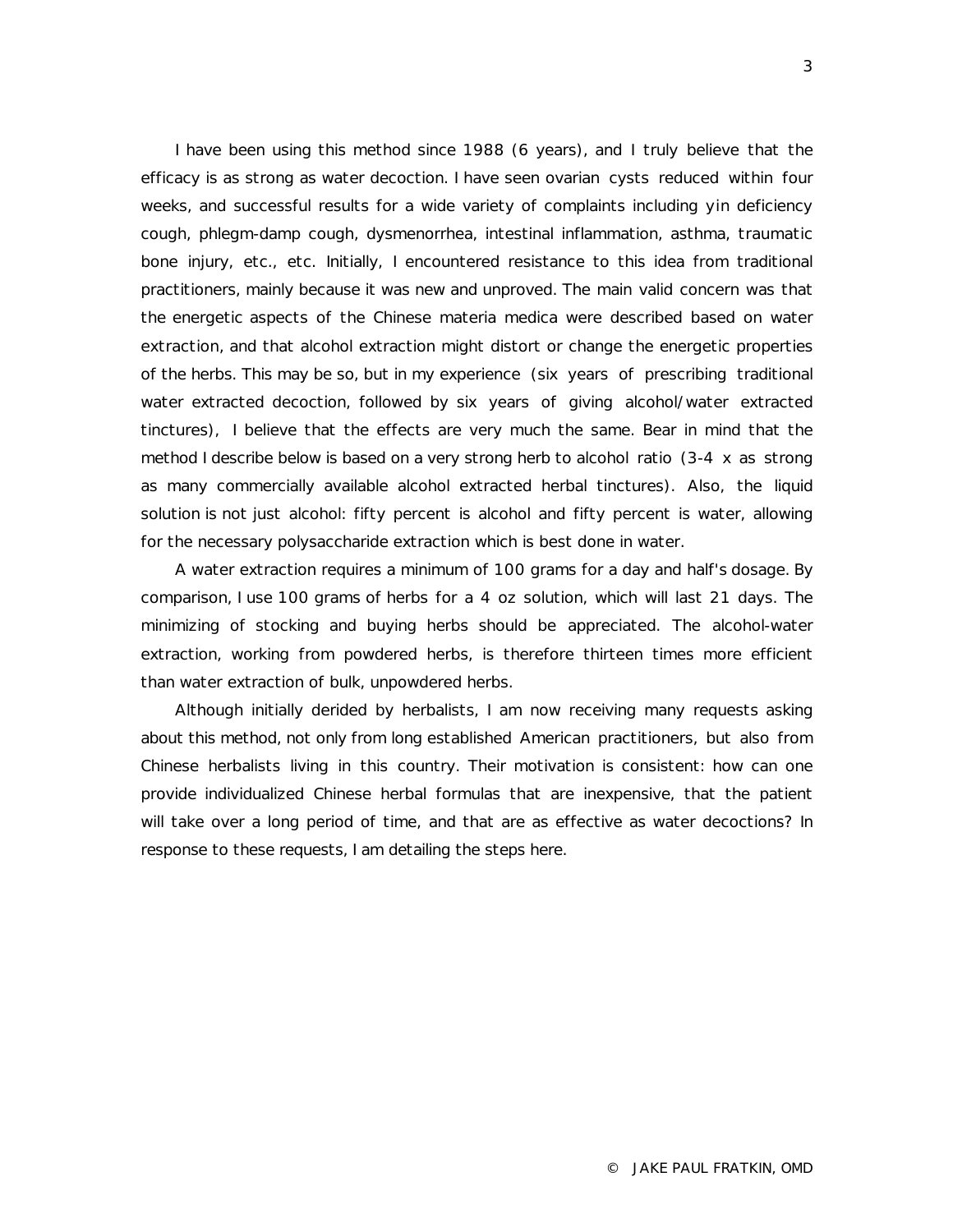## **Equipment needed.**

| 1       | Commercial herb grinder (\$450-\$650*), or a                       |
|---------|--------------------------------------------------------------------|
|         | Oster industrial bartender blender (\$125).                        |
| 5 gal.  | Grain alcohol (95%) (\$150.)                                       |
|         | McCormick Grain, (800) 825-0377                                    |
|         | Good quality water                                                 |
| 1       | 1/2 gallon glass bottle and cap (for alcohol-water stock solution) |
| 1       | High-quality garden shears                                         |
| 1       | Brass mortar and pestle                                            |
| 4 - 8   | Plastic soda bottles, 2 liters, or 2 quarts with screw-on caps;    |
|         | or industrial chemical plastic (Nalgene) 1/2 gallon bottles;       |
|         | or industrial glass 1/2 gallon bottles                             |
| $4 - 8$ | Stainless steel bowls                                              |
| $4 - 8$ | Bell ball jars                                                     |
| $4 - 8$ | Dinner plates (to cover steel bowls; plastic is okay)              |
| $4 - 8$ | Shallow plastic cups (e.g. for potato salad)                       |
|         | or hard plastic bowls (Rubbermaid-K Mart)                          |
| 1       | Long wooden spoon                                                  |
| 1       | Flat wooden rice spatula                                           |
| 1       | Small plastic funnel (for the 2 oz. or 4 oz. bottles)              |
| 1       | Large plastic funnel, 1/2 gallon (to make stock solution)          |
|         | Cotton balls                                                       |
|         | Unbleached coffee filters, number #6                               |
| 1 case  | 2 oz brown dropper bottles,                                        |
| 1 case  | 4 oz brown dropper bottles                                         |
|         | (Industrial Container, (801) 972-1561)                             |
|         | Pad of Post-Its ®                                                  |
|         | Individual labels (customized at a printer)                        |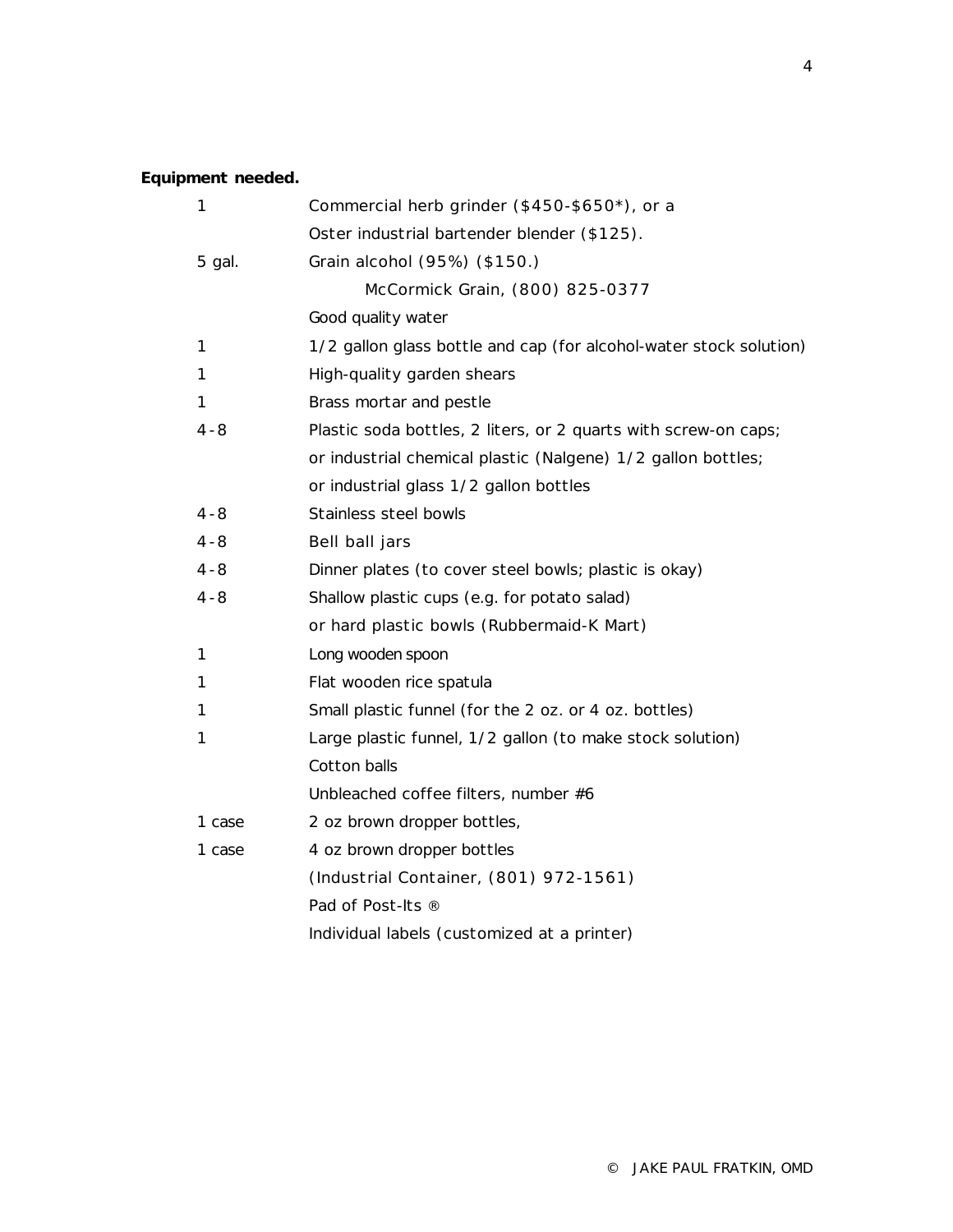## **Method:**

1. Prepare raw herb prescription. For a 10 day supply (2 oz. bottle), make a formula of 50 grams. For a 21 day supply (4 oz. bottle), make a formula of 100 grams.

2. Grind the herbs into a fine powder. Use a commercial herb grinder, or an Oster industrial bartender blender. Certain herbs need to be cut into smaller pieces with the garden shears prior to grinding, e.g.: Astragalus *Huang Qi*. Other herbs may need to be crushed, such as shells, with a brass mortar and pestle. If possible, certain herbs can be bought in a powder state: e.g. Ginseng *Ren Shen*, Codonopsis *Dang Shen*, Ostrea *Mu Li.*

3. Pour the powder in a stainless steel bowl. Mix the powder with the stock solution that is 50% good quality water, and 50% grain alcohol (95%). This stock should be kept as a pre-mixed solution, and stored in the 1/2 gallon glass bottle. The mixture should make the powder the consistency of a wet sawdust - not too wet, and not too dry. Cover well with a plate. Let sit for 18-24 hours. Mark on Post-It ® with name, date, time, and quantity (4 oz or 2 oz).

4. Use plastic soda bottles, chemical naprene bottles, or glass bottles that are 2 liters (2 quarts). Cut off base, retaining neck. Place two cotton balls into mouth, and ram down with a long wooden spoon, using the handle. Screw on cap loosely. Take two unbleached coffee filters, number #6, placing one within the other. Place the filters into the upside down bottle; use your fingers to carefully widen the filters to receive the herbs. Place the upside down bottle into the Bell ball jar.

5. Using a flat wooden rice spatula, scoop up the herb and pack it into the filter. Cover with the water-alcohol solution from the stock bottle: for two week supply, use exactly 2 oz. of solution; for a four week supply, use exactly 4 oz. of solution. Cover the openend of the bottles with the shallow plastic insert (the potato salad plastic cup, or the Rubbermaid plastic bowl). Place the Post-It  $\odot$  label with name, time, date, and quantity on top of the plastic insert.

6. Allow the solution to drip through. This will take 30 minutes to 2 hrs, depending on how loose or tight the screw-on cap is. When completely dripped, repeat by pouring the now dark solution through the top again, a second time. You are doing two complete pourings. I recommend letting them slow drip for one to two hours.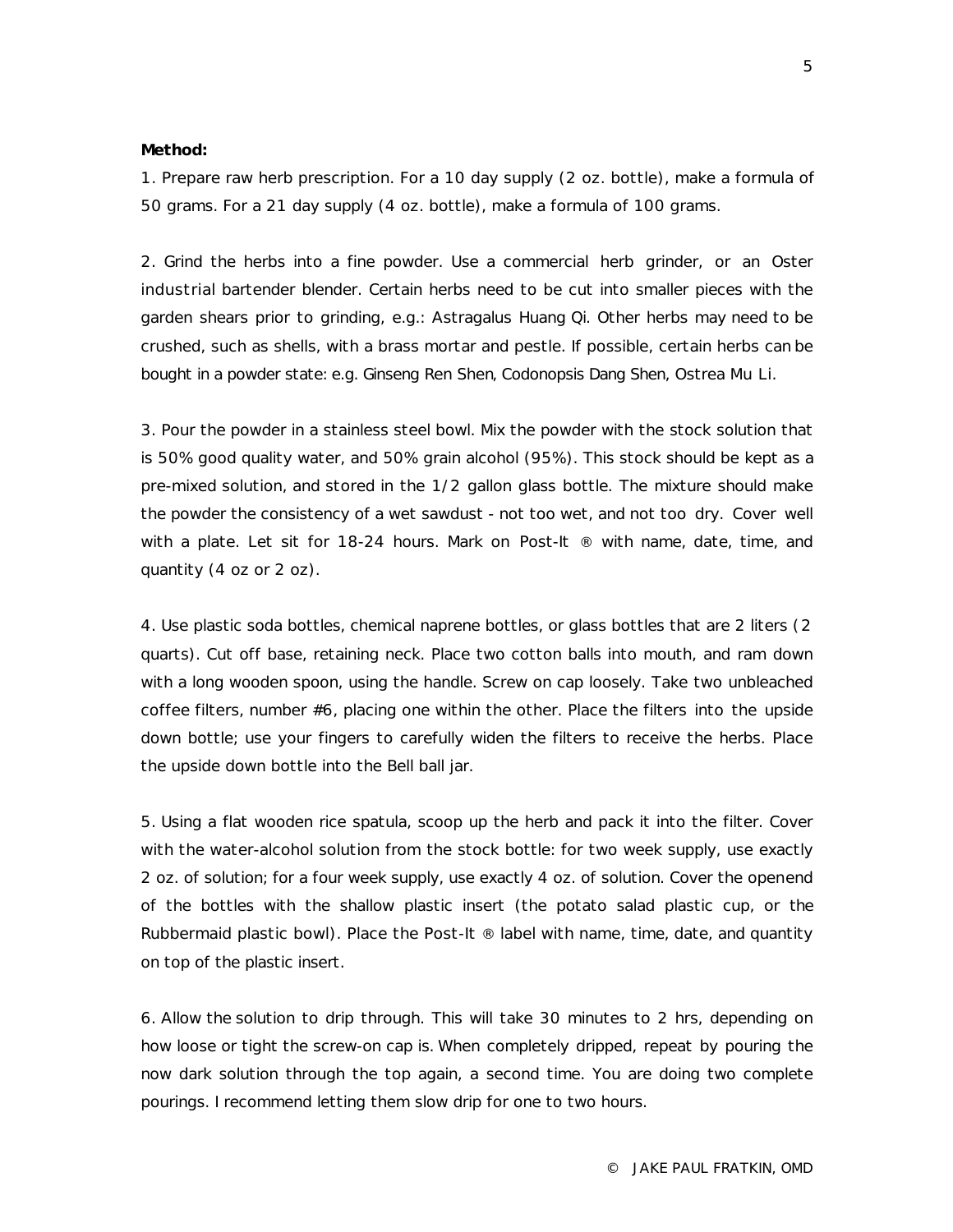7. Funnel liquid into 2 oz or 4 oz brown dropper bottles. Label with name of patient, date given, and instructions. Patient takes one teaspoon (5 squirts), 2 times per day. Children take 2-5 squirts, 2 x day. Cover with one inch of boiling water to drive off the alcohol, wait ten minutes, then drink alone. Some patients may take with one inch of regular water (for better compliance). Do not take directly into the mouth. Advise not to take with meals (up to 20 minutes before, or starting one hour later).

**Herb Grinders.** The RT grinder (Rong Tsong Iron Works, Taipei; @\$450) is very fast (thousands of rotations per minute). It can grind from 3 grams to one pound. For 105 g., I recommend 30 seconds. Replace blades when dull. The blades may be difficult to remove. TCM, INC. offers a \$650 grinder, from Taiwan, that is the equal of the RT, and with easy to replace blades. They also offer the RT unit. Heavy duty industrial herb grinders can be bought from the following distributors:

TRADITIONAL CHINESE MEDICINE, INC. 2746 N. Durfee Ave, #K El Monte, CA 91732 (626) 401-3737 FAX: (626) 401-1968

MAYWAY USA 1338 Cypress St Oakland, CA 94607 (800) 262-9929 FAX: (800) 909-2828

SPRING WIND HERB COMPANY 2315 Fourth St Berkeley, CA 94710 (800) 588-4883 FAX: (510) 849-4886